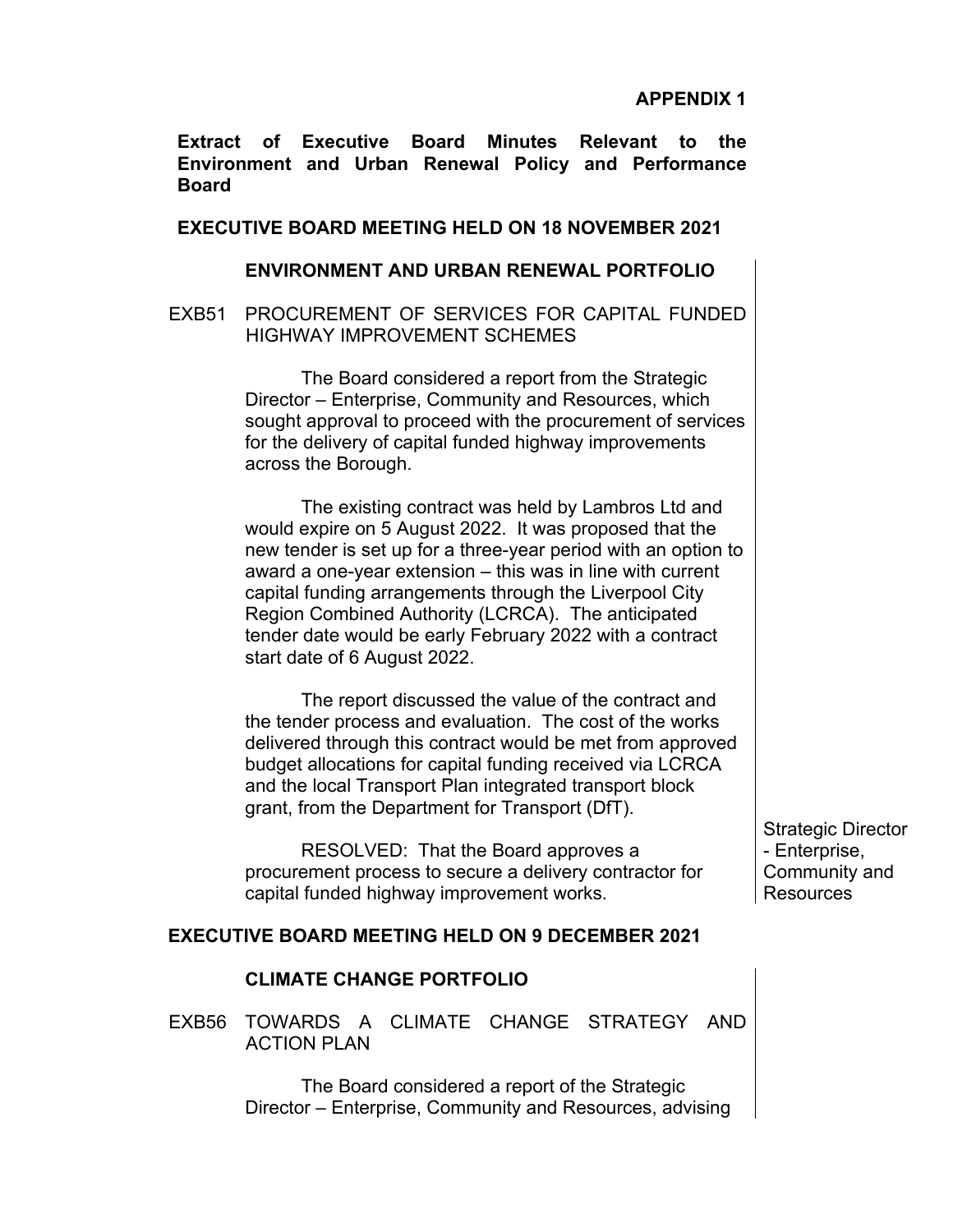of the steps being taken to develop a Climate Change Strategy and Action Plan for the Council and sought approval to a number of principles to help inform and guide that strategy.

It was reported that the United Nations and the international scientific community had made clear the potentially severe global human, environmental and economic impacts that manmade climate change posed. The recent COP 26 Summit brought the world's focus to the challenges that Climate Change was and would bring to the world's communities if action was not taken. It was recognised that both the Council and the wider Halton Community had a role to play in reducing the amount of carbon that was released into the atmosphere.

It was noted that the Council had been addressing this agenda for many years and had a strong track record of reducing its own Carbon emissions, having developed its own Carbon Management Plan in 2008. The Council also approved its own Climate Emergency Motion in October 2019, demonstrating its commitment to reducing its own carbon output.

The report outlined some of the successful initiatives the Council had pursued in recent years, in order to reduce its own carbon emissions, such as street lighting, roof top solar biomass, the solar farm, the Public Sector Decarbonisation Fund and various transport projects. It was noted that there were many others which were in the developmental stages – Electric Vehicle (EV) Charging points, further sustainable transport initiatives and additional investment in the Council's green spaces.

It was recognised that despite the above achievements the Council had more to do and needed to develop a more detailed Action Plan, in order to make further progress. A number of steps had been identified in order to get to this position in 2022, these were outlined in the report.

| RESOLVED: That the Board                                                                                        | Strategic Director<br>- Enterprise, |
|-----------------------------------------------------------------------------------------------------------------|-------------------------------------|
| 1) acknowledges the progress made to date by the Community and<br>Council in reducing its own carbon emissions; | <b>Resources</b>                    |

2) approves, in principle, that the Council sets its target to reach a carbon neutral status as 2040;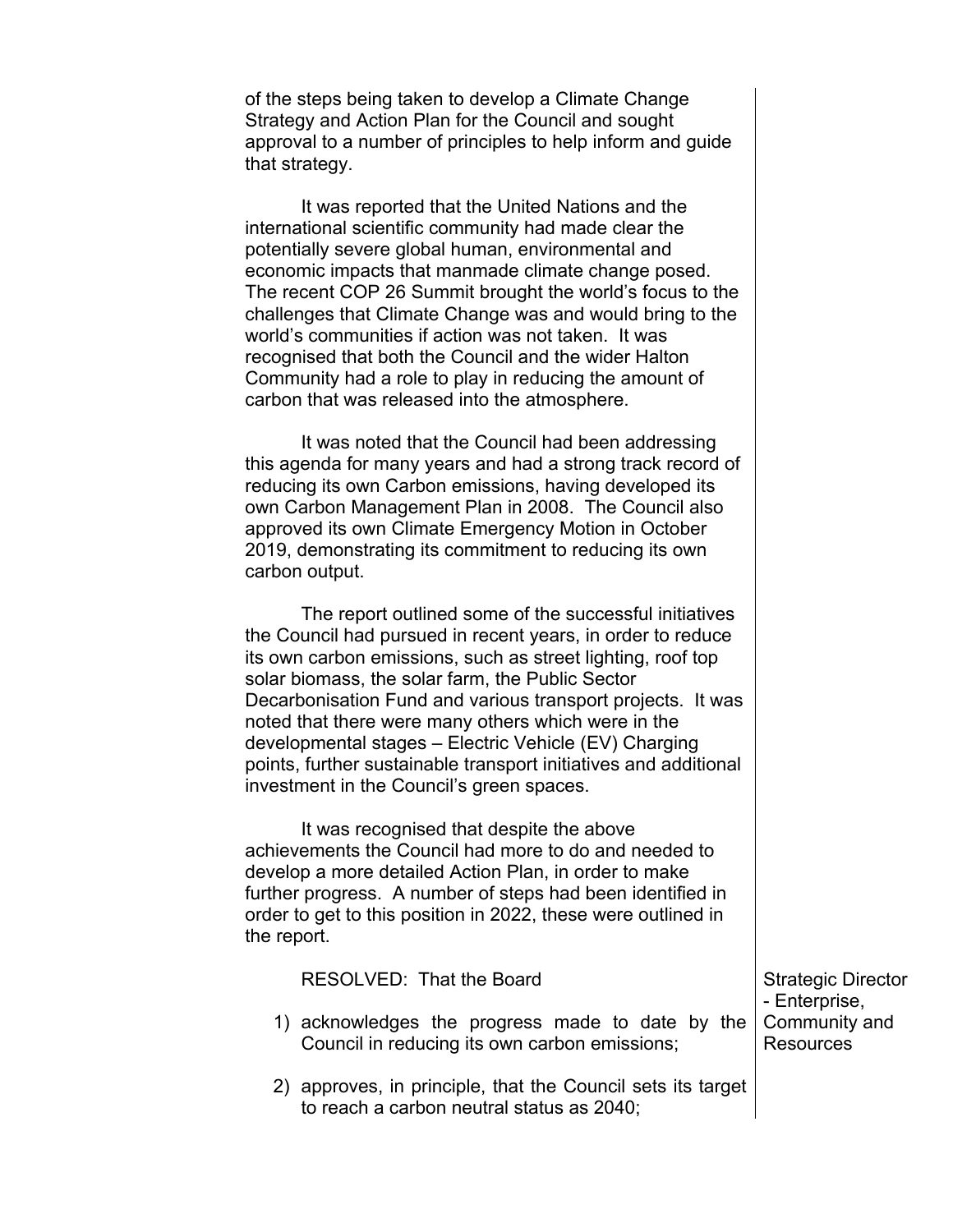- 3) agrees that in terms of the Council's initial approach that the focus should be on buildings and vehicles as these two areas contributed the most to the Council's existing emissions, together with the continued development of the Borough's green infrastructure;
- 4) supports the approach outlined in the report in relation to developing a detailed Action Plan in 2022 to support the Council's objective of being carbon neutral by 2040;
- 5) agrees that as part of that Action Plan that a methodology is developed to ensure that carbon reduction is considered both as part of any key decisions the Council is taking itself and as part of its formal procurement processes; and
- 6) following the development of the Council's action, a broader Borough wide Strategy be developed in consultation with partners and the community.

# **EXECUTIVE BOARD MEETING HELD ON 20 JANUARY 2022**

### **ENVIRONMENT AND URBAN RENEWAL PORTFOLIO**

EXB63 AUTHORISATION FOR THE USE OF THE SCAPE FRAMEWORK FOR PROCUREMENT AND DEVELOPMENT OF THE RUNCORN TOWN INVESTMENT PLAN – HIGH STREET CONNECTIVITY SCHEME

> The Board considered a report of the Strategic Director – Enterprise, Community and Resources, which sought authorisation for the use of the SCAPE Framework for procurement and development of the Runcorn Town Investment Plan – High Street Connectivity Scheme.

The report provided Members with a summary of the development of the High Street Connectivity project in support of the Runcorn Town Investment Plan. It discussed two schemes in particular – a replacement footbridge crossing the Bridgewater Canal by the Brindley Theatre; and the improvement of a section of High Street to make it more pedestrian and cycling friendly. Approval was sought to utilise the SCAPE Framework for the development of these schemes. A diagram of the SCAPE process was appended